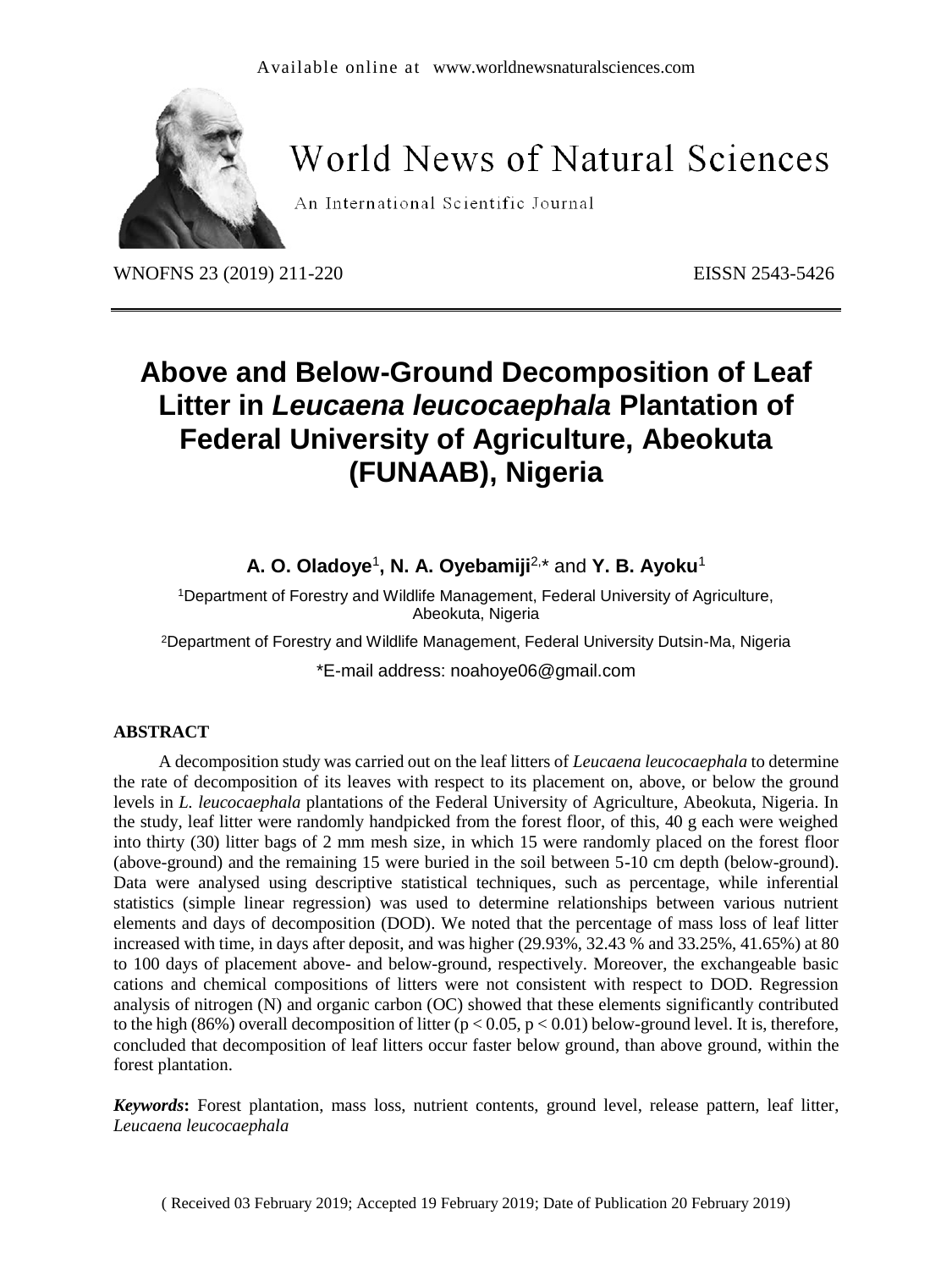# **1. INTRODUCTION**

Litter decomposition plays a crucial role in the budget of forest ecosystem, where vegetation depends mainly on the recycling of nutrient contained in the plant detritus. During the process, litter fall and decomposition is influenced by environmental factors and also by physical and chemical properties of plant parts, such as stem wood, leaves, root, etc. (Temel, 2003; Oyebamiji *et al.,* 2017a).

Litter fall is a fundamental process in the nutrient cycling and it is the main means of transfer of organic matter and mineral element from vegetation to the soil surface (Reginal *et al.,* 1999). Litter fall has also been described as a major pathway for the return of organic matter and nutrients from aerial parts of the plant community to the soil surface. Decomposition is a key process in the nutrient cycling and formation of soil organic matter (Berg and McClaugherty, 2002). The decomposition of leaf litters is a major source of nutrient in forest ecosystem (Temel, 2003).

As leaves are broken down by insects and microbial decomposers, organically bound nutrients are released as free ions to the soil solution which are then available for uptake by plant. Litter decomposition is one of the key biogeochemical process in forest ecosystem, it is estimated that the nutrient released during litter decomposition can account for 69-87% of the total annual requirement of essential elements for forest plant (Swift *et al.,* 1997). Understanding of quantification of the nutrient flux associated with litter fall is important (Daisy *et al.,* 2006).

Litter production from plants, particularly trees is a major source of organic matter in soil under restoration for agricultural purpose. Both, the species and age of plantation largely determine the amount of litter production of trees. The efficient conversion of this litter to soil humus by soil organisms depends largely on climatic factors and the selected species (litter quality). In tropical forest, both, litter production and litter decomposition rates are often higher in forest than in other part of the world, although large variations occur between forest types and within sites (Lissanework and Micheeasen, 1994).

The net litter accumulation on the forest floor at any given time largely varies with species and many other factors, such as site fertility, species and age of stand even the elevated  $CO<sub>2</sub>$ (Norby *et al.,* 2001). Ola-Adams and Egunjobi (1992) summarized that, in monoculture stand, the amount of and composition of litter returned to the forest floor determines the restoration of fertility of soil after each harvest period. Moreover, the quality and composition of combustible fuel provided by litter on the forest floor determines the incidence and intensity of wildlife and measures to control them. The objective of this study therefore investigated the rate of mass loss in the above and below ground decomposition of leaf litters in *L*. *leucocaephala* plantation.

# **2. MATERIALS AND METHODS**

#### **2. 1. Study Site**

The study site is *Leucaena leucocaephala* plantation established as an agroforestry plot in year 2000 in the Federal University of Agriculture, Abeokuta, Nigeria. Photographic descriptions of *L. leucocaephala* tree showing its leaves, fruits, flowers and seeds were presented in **Figures 1a** and **1b**, respectively.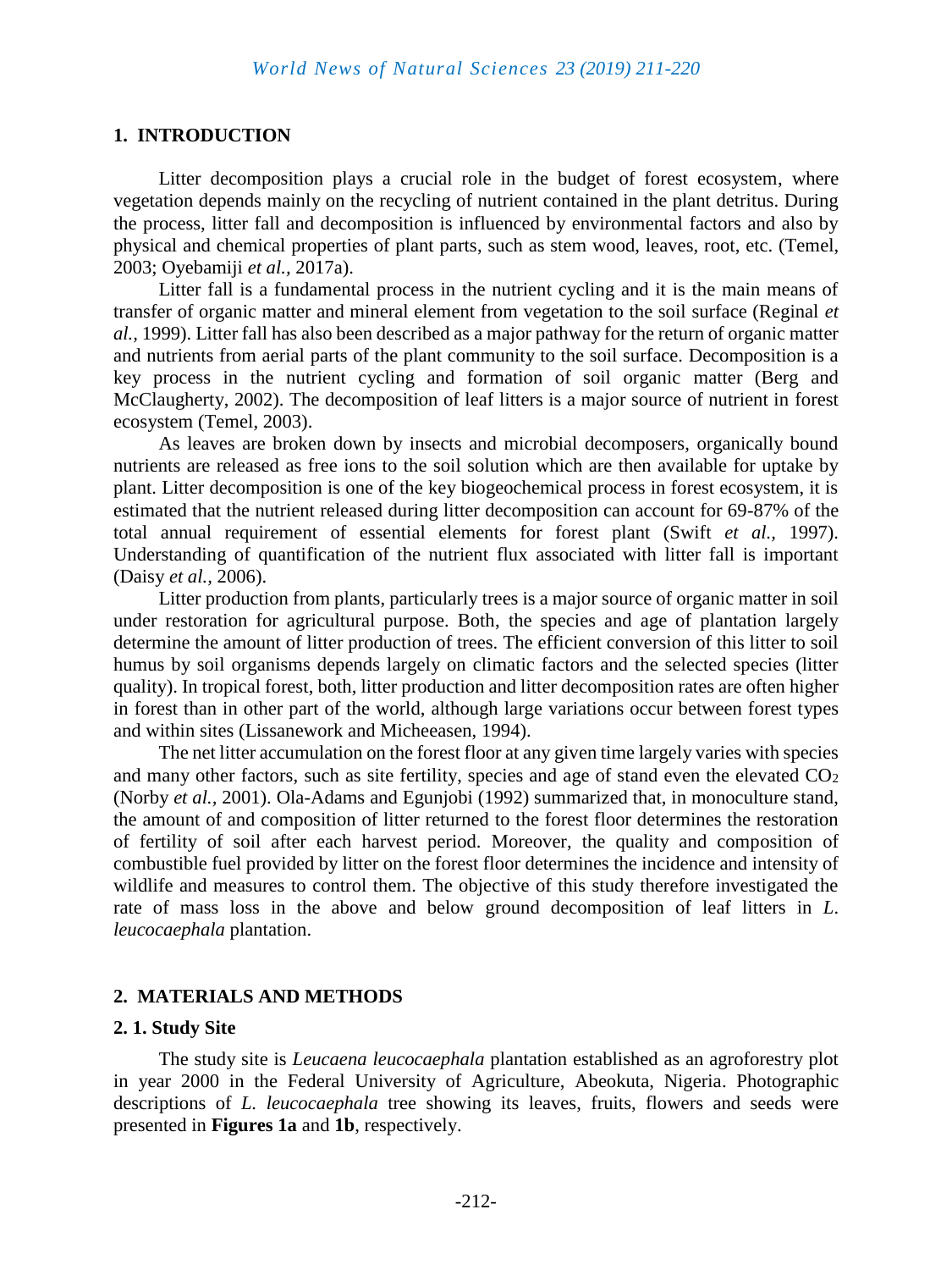

**Figure 1a.** *Leucaena leucocephala* plant showing its leaves, fruits and flowers.



**Figure 1b.** *Leucaena leucocephala* plant showing its seeds.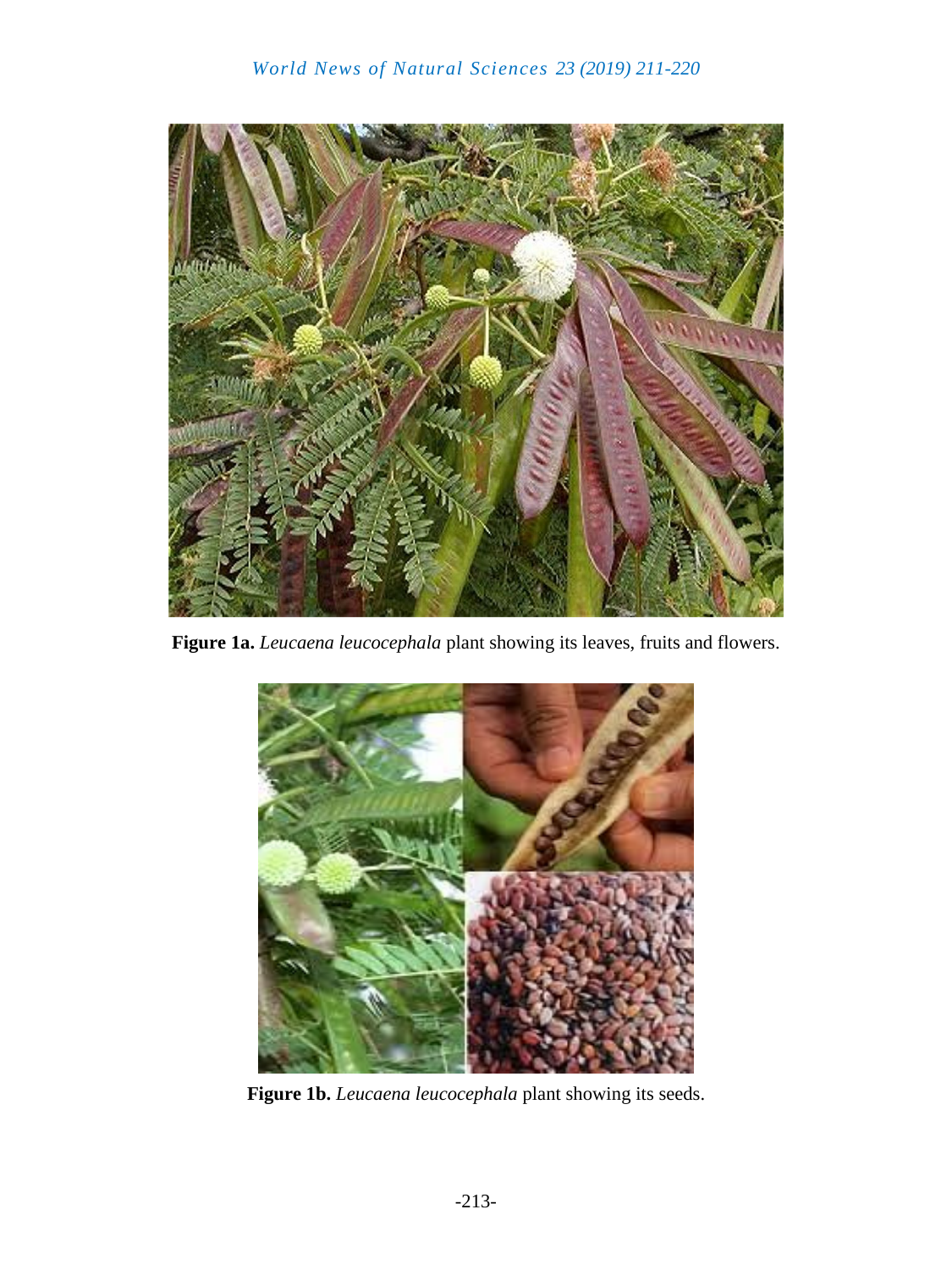The site is on Latitude 7º58" N and Longitude 3º2" E. It is at a height of 600 m above sea level. The general topography of the site is undulating while local topography is upper midslope. Originally, the vegetation was derived savanna now regenerated with *L. leucocaephala.* The plot sample for litter collection was at square spacing of 2.4  $m<sup>2</sup>$  and total land area of 1,456.68 m<sup>2</sup>. The soil is a fertile sandy loam, very dark in colour at the top surface and grayish brown in the subsoil with occasional areas with loamy soil. It lies within the humid lowland region with two distinct seasons. The wet season extended from April to October while the dry season extends from November to March.

The mean annual rainfall is 1113 mm, while, the bimodal distribution of rainfall has its peaks in July and September and break in August. Generally, the rainfall could be heavy and erosive and sometimes accompanied by lightning and thunderstorms at the beginning and the end of the rainy season. The mean monthly temperature varies from 22.74 ºC in August to 36.32 ºC in March. The relative humidity is high ranging from 75.52% in February to 88.15% in July (Funaab Meteorological data, 2017).

## **2. 2. Collection of Litter**

Twenty wooden litter trays with nylon net  $(1 \text{ m} \times 1 \text{ m})$  with 0.2 m mesh were distributed randomly within the plantation. The trays were slightly raised with 20 cm pegs above the ground to prevent leaching of the nutrients as a result of contact with soil. The litter was collected from each tray twice in a month for a period of two (2) months (October-November, 2009). The collected leaf litters were oven dried and weighed.

## **2. 3. Litter Bag Techniques and Leaf Decomposition Studies**

Leaf litter decomposition was evaluated using a litter bag technique as describe by Anderson and Ingram, 1993; Swift *et al.* (1997); Oladoye *et al.* (2008). Forty (40) g leaf litters were weighed into 2 mm mesh litter bags of 35 cm  $\times$  35 cm in size, and closed at both ends. The mesh size chosen was to prevent inflow of excess materials into weighed samples. Thirty (30) litter bags were used, in which 15 litter bags were randomly placed on the forest floor (above-ground level) while the remaining 15 litter bags were buried in the soil between 5-10 cm depth. Three (3) litter bags each were randomly retrieved five (5) times from the forest floor (above-ground) and below-ground samples, respectively, at every 20 days interval for 100 days. The litter bags were carefully removed and packed to the laboratory, where the contents were spread to remove attached clump of soil and fine roots. The samples were dried at 75 °C to a constant weight to determine the final weight. Fresh leaf litter samples collected from the forest floor were analysed as control.

# **2. 4. Leaf Litter Nutrient Content Analysis**

The air dried samples used were ground for chemical analysis to get the results of organic carbon content which was determined by wet oxidation method of Walkley-Black, as described by Allison (1965). Total N was analysed by Macro-Kjeldahl digestion, followed by distillation and titration (Brandstreet, 1965; Anderson and Ingram, 1993). The C:N ratio was computed as the ratio of N to C. Available P was extracted by Bray 1 method. The P concentration in the extract was determined colorimetrically by using the Spectronic 20 and absorption was readoff, as described by Bray and Kurtz (1945), and modified by Murphy and Riley (1962).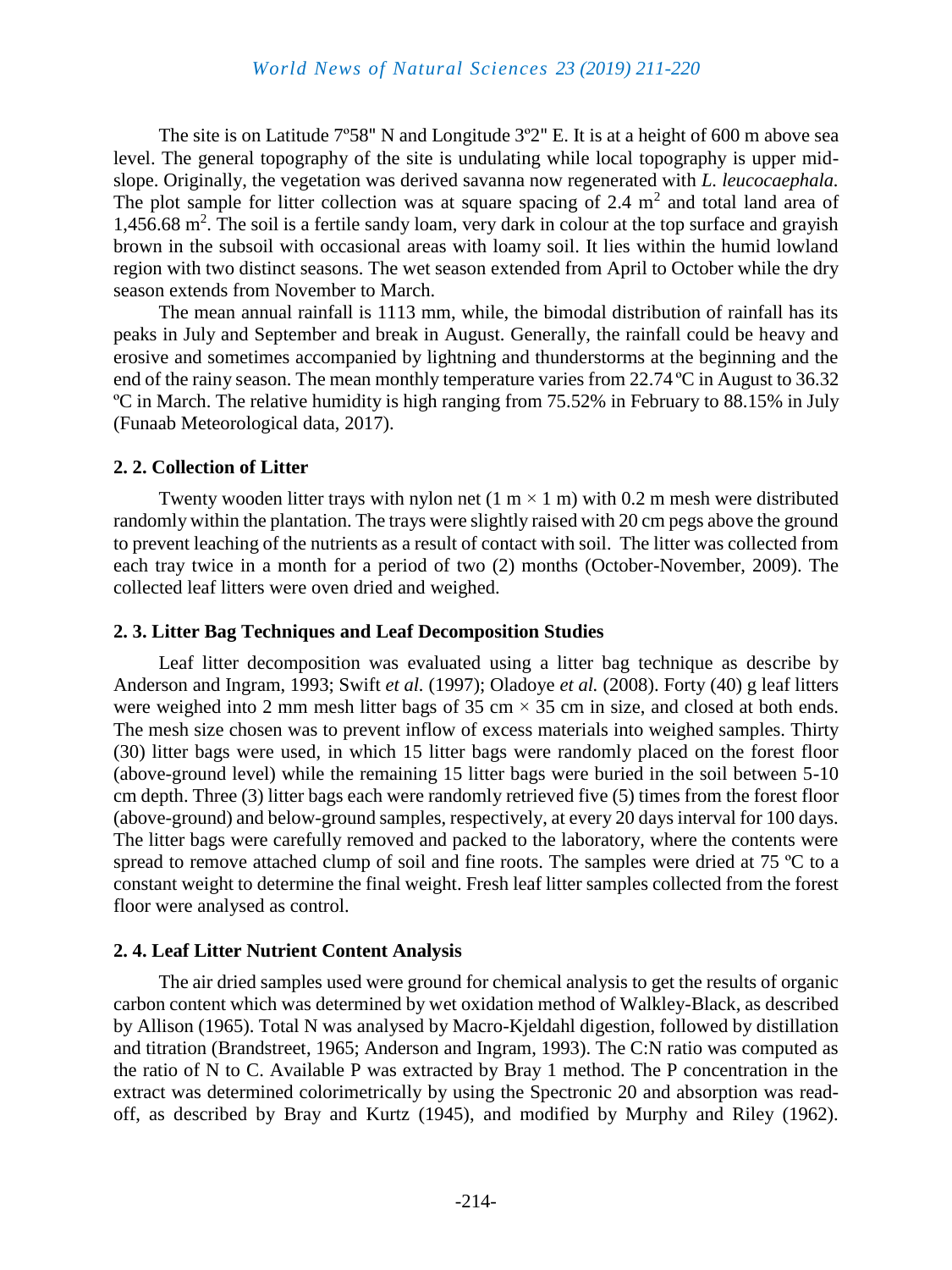Exchangeable Na, K, Ca, and Mg were extracted using ammonium acetate. K was determined on flame photometer, and Ca and Mg, by Atomic Absorption Spectrophotometer.

#### **2. 5. Data Analysis**

Descriptive statistical technique, such as percentage, inferential analysis, like simple linear regression was used to compare days and percentage of initial mass, carbon and nitrogen remaining. The  $\mathbb{R}^2$  values were obtained to estimate significance of the parameters as predictors of decomposition rate, used to analyse the data.

# **3. RESULTS AND DISCUSSION**

#### **3. 1. Leaf Litter Decomposition**

Leaf litter decomposition tends to reduce as the days increased. Loss in weight of decomposing leaf litter above- and below-ground in a secondary forest with days was rapid. Mass loss was higher at 100 days, 32.43% and 41.65%, in above- and below-ground from initial weight of the leaf litter.

This means that approximately half of the initial litter mass below the ground had decomposed within three months, as more than one-second decomposed above the ground. It could be inferred that the leaf litter decomposition in secondary forest can be more rapid as a result of microbial activities within the forest floor and forest nature (Berg and McClaugherty, 2005).

Leaf litter decomposition is an important aspect in mineral cycling as it determines the rate at which nutrients in the litter become available for recycling. Decomposition rate of leaf litter in this study was gradual, as it progressively increased with passing days (Oyebamiji *et al.,* 2017). It therefore means, that different species have different rate of decomposition, as reported by Moughalu *et al.* (1994) and Temel (2003) (**Tables 1** and **2**).

| <b>Days</b> | <b>Decomposition</b> | Weight<br>(g) | <b>Mean</b><br>$\mathbf{R}$ (g) | <b>Mean</b><br>weight<br>(g) | <b>Mass</b><br>Loss | $%$ mass<br>remaining | $\frac{6}{6}$<br>mass<br>Loss |
|-------------|----------------------|---------------|---------------------------------|------------------------------|---------------------|-----------------------|-------------------------------|
| 20          | D <sub>1</sub>       | 40            | 37.97                           | 37.97                        | 2.03                | 94.92                 | 5.08                          |
| 40          | D2                   | 40            | 33.94                           | 33.93                        | 6.07                | 84.82                 | 15.18                         |
| 60          | D <sub>3</sub>       | 40            | 31.83                           | 31.83                        | 8.17                | 79.57                 | 20.43                         |
| 80          | D <sub>4</sub>       | 40            | 28.04                           | 28.03                        | 11.97               | 70.07                 | 29.93                         |
| 100         | D <sub>5</sub>       | 40            | 27.04                           | 27.03                        | 12.97               | 67.57                 | 32.43                         |

**Table 1.** Above-ground decomposition of leaf litters in a *Leucaena leucocaephala* plantation at FUNAAB

R: Replicate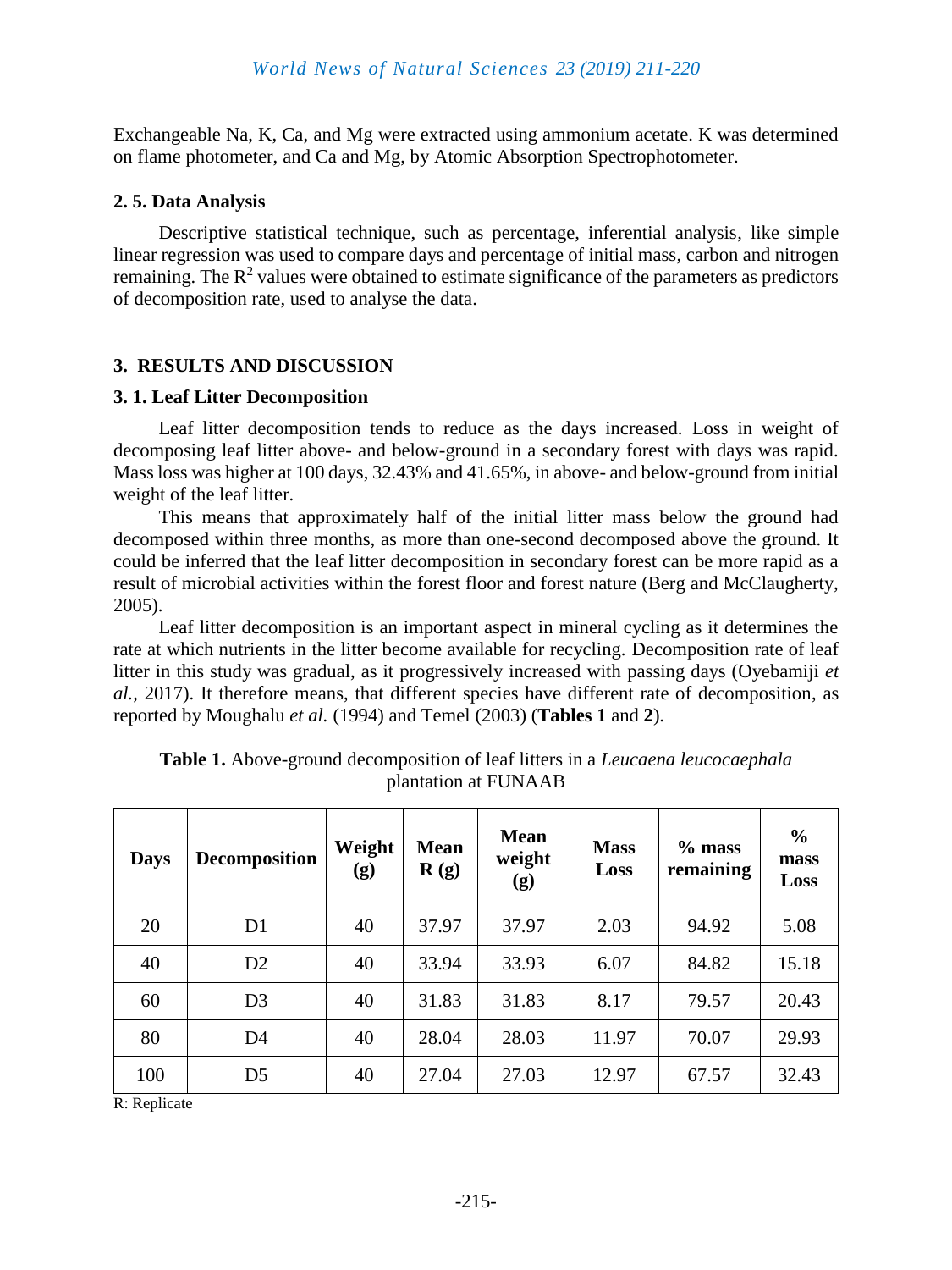| <b>Days</b> | <b>Decomposition</b> | Weight<br>(g) | <b>Mean</b><br>$\mathbf{R}(\mathbf{g})$ | <b>Mean</b><br>weight<br>(g) | <b>Mass</b><br>Loss | $%$ mass<br>remaining | $\frac{0}{0}$<br>mass<br>Loss |
|-------------|----------------------|---------------|-----------------------------------------|------------------------------|---------------------|-----------------------|-------------------------------|
| 20          | D <sub>1</sub>       | 40            | 35.73                                   | 35.73                        | 4.27                | 89.32                 | 10.68                         |
| 40          | D2                   | 40            | 31.50                                   | 31.50                        | 8.50                | 78.75                 | 21.25                         |
| 60          | D <sub>3</sub>       | 40            | 29.20                                   | 29.20                        | 10.80               | 73.00                 | 27.00                         |
| 80          | D <sub>4</sub>       | 40            | 26.73                                   | 26.70                        | 13.30               | 66.75                 | 33.25                         |
| 100         | D <sub>5</sub>       | 40            | 23.34                                   | 23.34                        | 16.66               | 58.35                 | 41.65                         |

**Table 2.** Below-ground decomposition of leaf litters in a *Leucaena leucocaephala* plantation at FUNAAB.

R: Replicate

# **3. 2. Nutrient Release Pattern**

Different species have different decomposition and nutrient release pattern. It was clearly noticed in this study that decomposition rate of litter was gradual, as it increased with days (Temel, 2003). In this decomposition study, mass loss in leaf litters differed in the above- and below-ground decomposition study. At 20 days of the above-ground decomposition, only 5.08% of the initial 40 g of leaf litters had been lost, while 10.68% of the below-ground was lost, which could be attributed to the soil depth 5-10 cm being the zone of active microbial activities as there is always a population of decomposer organisms residing in the root zone.

Mass loss between below and above ground levels showed a similar trend with 41.65% below ground and 32.43% above ground. The progressive decomposition also revealed that only 4.27 g and 2.03 g of the leaf litters were lost within the first ten days, 10.80 g and 8.17 g within sixty days, and, 16.66 g and 12.97 g within hundred days, in both, below and above ground samples, respectively. A total of 58.35% and 67.57% of initial sample was left undecomposed below and above the ground after the termination of decomposition study. This suggests that there is always litter remaining before new litter falls, a situation that favours erosion control in plantations. The various mineral elements showed different pattern of decomposition for above- and below-ground. Sodium, potassium, calcium, magnesium, nitrogen, and organic carbon, remaining after 100 days of decomposition were significantly lower compared to the initial nutrient concentration above and below ground. Sodium, potassium, and nitrogen in both, above and below ground witnessed a sharp increase in nutrient release within 40 and 60 days of decomposition, respectively. However, values were higher in above the ground. This indicated that they had high exchangeable bases (Kava'ova and Acek, 2003). Phosphorus and organic carbon during 100 days of decomposition experienced a noticeable increase both, in above and below ground much more than the initial nutrient concentration. At 100 days, for all relative increase in nutrient content of the below ground samples, there was a corresponding decrease in the available nutrient. This indicates that the nutrients were further leached downward; an indication that nutrient availability in the *L.*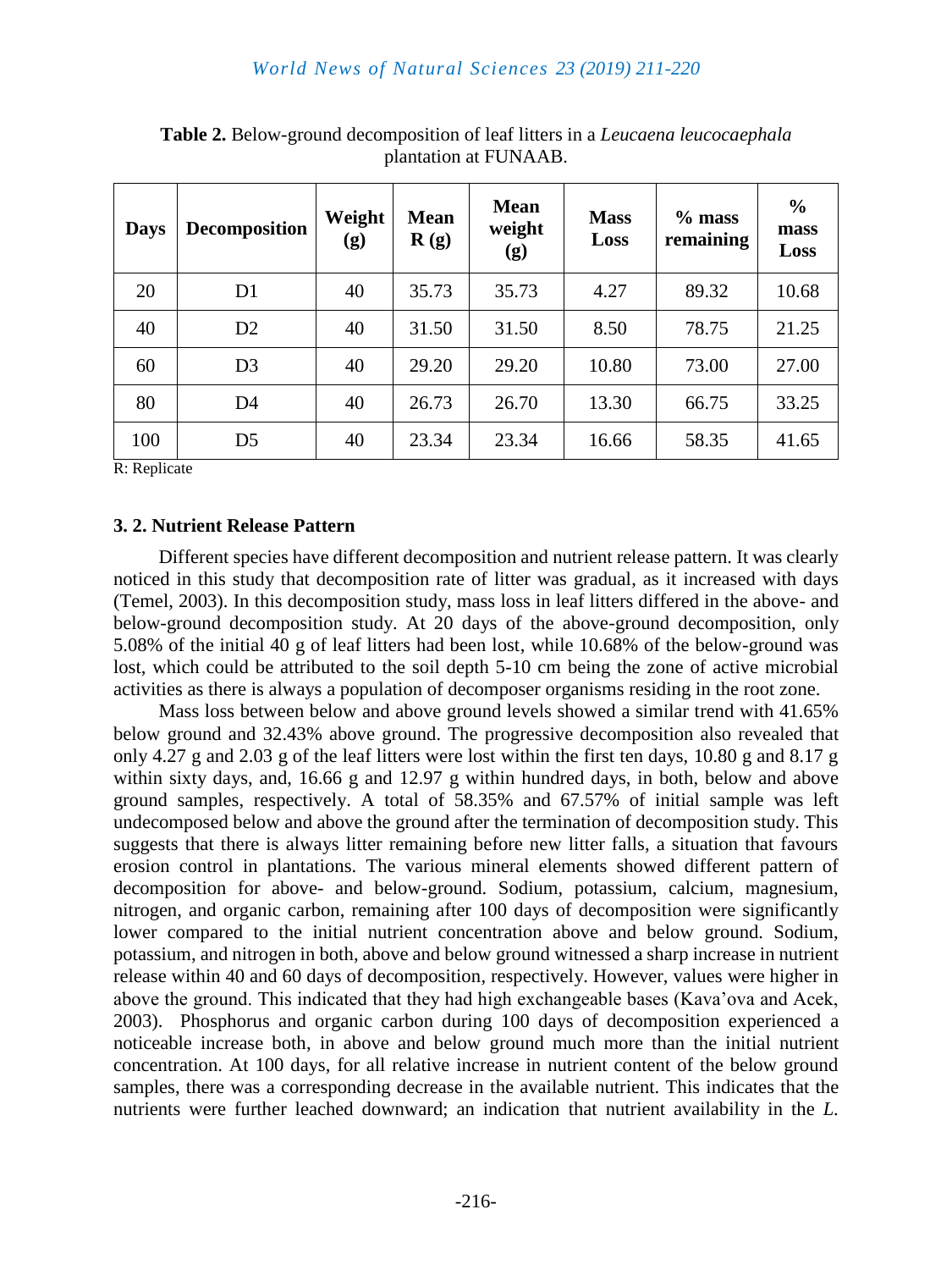*leucocaephala* plantation increases with depth. This must have been caused by a high rainfall, causing leaching of the nutrient.

High rate of nitrogen release from the leaf litters could be attributed to influence of soil micro- arthropods. The sudden increase in nitrogen content at the end of the study also indicates that, soil nitrogen which is being immobilized by decomposing organisms are later mineralized (Alfred and Sullivan, 2001). The carbon-nitrogen ratio in this study showed that, the ratio was higher in above ground and lower in below ground. Thus, there was a significant difference in nutrients availability, with respect to placement (**Tables 3** and **4**).

| <b>Days</b> | <b>Decomposition</b> | <b>Na</b><br>(mg/kg) | Ca<br>(mg/kg) | Mg<br>(mg/kg) | K<br>(mg/kg) | P<br>(%) | N<br>$(\%)$ | OC<br>$(\%)$ | C/N   |
|-------------|----------------------|----------------------|---------------|---------------|--------------|----------|-------------|--------------|-------|
| 20          | D1                   | 550.00               | 115.00        | 280.50        | 650.00       | 5.22     | 0.30        | 26.09        | 85.81 |
| 40          | D2                   | 850.00               | 150.00        | 100.00        | 600.00       | 5.75     | 0.33        | 26.37        | 81.12 |
| 60          | D <sub>3</sub>       | 800.00               | 75.00         | 85.00         | 700.00       | 5.18     | 0.29        | 23.44        | 81.38 |
| 80          | D4                   | 800.00               | 2.18          | 85.00         | 900.00       | 6.33     | 0.30        | 18.69        | 71.90 |
| 100         | D <sub>5</sub>       | 600.00               | 2.50          | 550.00        | 600.00       | 5.30     | 0.35        | 20.51        | 50.58 |
|             | Control              | 2500.00              | 1000.00       | 750.00        | 6000.00      | 4.11     | 14.90       | 22.60        | 1.52  |

**Table 3.** Percentage nutrient content remaining in leaf litters after decomposition in above-ground

Na: Sodium, Ca: Calcium, Mg: Magnesium, K: Potassium, P: Phosphorus, N: Nitrogen, OC: Organic carbon, C/N: Carbon and nitrogen ratio

| <b>Table 4.</b> Percentage nutrient content remaining in leaf litters after decomposition |
|-------------------------------------------------------------------------------------------|
| in below-ground                                                                           |

| <b>Days</b> | <b>Decomposition</b> | <b>Na</b><br>(mg/kg) | Ca<br>(mg/kg) | Mg<br>(mg/kg) | K<br>(mg/kg) | P<br>$\mathcal{O}_0$ | N<br>$\left( \frac{0}{0} \right)$ | OC<br>$(\%)$ | C/N    |
|-------------|----------------------|----------------------|---------------|---------------|--------------|----------------------|-----------------------------------|--------------|--------|
| 20          | D <sub>1</sub>       | 750.00               | 155.00        | 135.00        | 750.00       | 5.10                 | 0.17                              | 25.49        | 147.35 |
| 40          | D2                   | 750.00               | 142.50        | 110.00        | 700.00       | 6.49                 | 0.22                              | 19.60        | 9.49   |
| 60          | D <sub>3</sub>       | 900.00               | 165.00        | 122.50        | 950.00       | 7.65                 | 0.23                              | 22.32        | 7.47   |
| 80          | D <sub>4</sub>       | 750.00               | 325.00        | 150.00        | 900.00       | 6.58                 | 0.38                              | 21.34        | 6.91   |
| 100         | D <sub>5</sub>       | 600.00               | 167.00        | 145.00        | 550.00       | 4.69                 | 0.36                              | 19.67        | 4.04   |
|             | Control              | 2500.00              | 1000.00       | 750.00        | 6000.00      | 4.11                 | 14.90                             | 22.60        | 1.52   |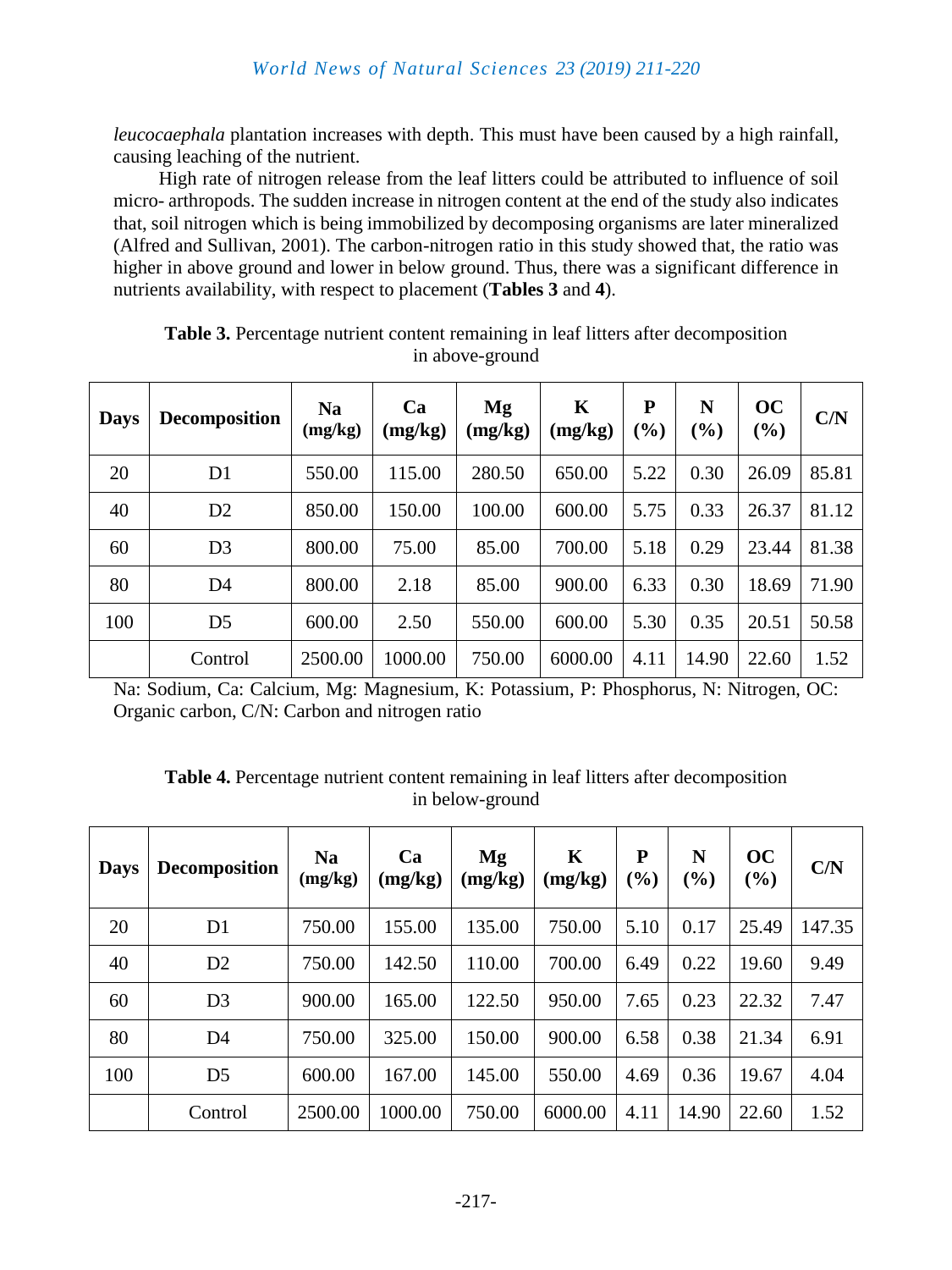Na: Sodium, Ca: Calcium, Mg: Magnesium, K: Potassium, P: Phosphorus, N: Nitrogen, OC: Organic carbon, C/N: Carbon and nitrogen ratio

Nitrogen and organic carbon, significantly contributed (63%) to the overall of decomposition observed during the study at 5% and 1% probability levels. Also, 79% and 86% were the joint contributions of nitrogen and organic carbon that were decomposed in abovebelow-ground, respectively. The rate of decomposition, positively depended on nitrogen and negatively on organic carbon, as observed by Agren *et al.* (2001); they said that, species with a high initial nitrogen content decomposes more rapidly than species with low nitrogen content. Sarah (2000) added that, nitrogen fertilization stimulates decomposition of the low-lignin litters. Seneviratne (2000) and Oyebamiji *et al.* (2017b) also emphasized that the major key factors that control decomposition processes and rates of any leaf litters are nitrogen concentration of the litter and/ or the C:N ratio (**Table 5**).

**Table 5.** Regression analysis of decomposition rate in both above and below-ground decomposition

|                | $\mathbf{R}^2$ | A      | N        | OC         |  |
|----------------|----------------|--------|----------|------------|--|
| <b>Overall</b> | 0.63           | 217.54 | 105.49*  | $-8.26**$  |  |
| Above          | 0.79           | 279.12 | 139.40*  | $-11.90**$ |  |
| <b>Below</b>   | 0.86           | 53.04  | 236.97** | $-2.57$    |  |

Significant at  ${}^*p$  < 0.05;  ${}^*{}^*p$  < 0.01

#### **4. CONCLUSIONS**

Both, the above- and below-ground decomposition experienced increased, with days of placement in the percentage mass loss of leaf litters. The exchangeable basic cations and chemical compositions of litters were not consistent with respect to the days of decomposition. Decomposition of leaf litters and nutrient release (nutrient mass loss) occurred faster in the below-ground level than above-ground in a *Leucaena leucocaephala* plantation at FUNAAB.

#### **Acknowledgement**

The authors are grateful to Forest Superintendents of the Department of Forestry and Wildlife Management who immensely assisted during the research.

#### **References**

[1] Agren, G.I., Bossata, E., and Magil, A.H.A. (2001). Combining theory and experiment to understand effects of inorganic nitrogen on litter decomposition, *Oecologia* 128: 94- 98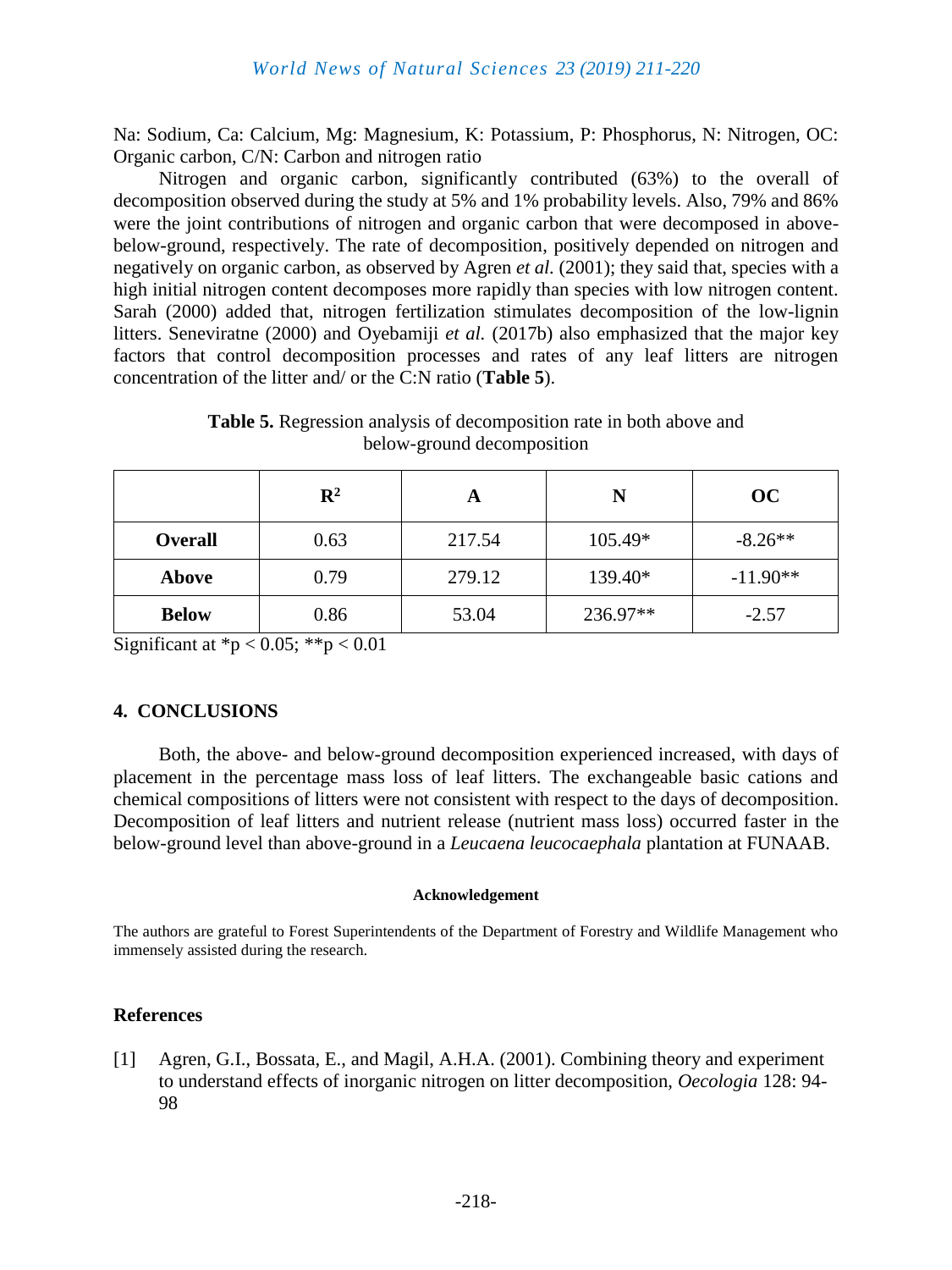- [2] Alfred, E.H. and Sullivans, J.N.O. (2001). Leaf litter of *Piper aduncum, Aliricida sepium* and *imperata cylindrical* in the humid lowland of Papua New Guinea. *Plant and Soil* 230: 115-124.
- [3] Allison, L.E. (1965). Organic carbon. In: Black, C. A. (ed.) Methods of Soil Analysis Part 2. Chemical and Mirobiological Properties. *American Society Agronomy*, Madison, Wisconsin. 1376-1378.
- [4] Anderson, J.M. and Ingram, J.S. (1993). Tropical Soil Biology and Fertility, A. Handbook of Methods. CAB International, Wallingford. pp 45-49.
- [5] Berg, B. and McClaugherty (2002). Plant Litter decomposition Humus. Springer-verlag, New York.
- [6] Brandstreet, R.D. (1965). Kjeldahl method for organic N. Academic Press. London. 85 p.
- [7] Bray, R.H. and Kurtz, L.T. (1945). Determination of total organic and available form of P in soil. *Soil Science* 59: 39-45
- [8] Daisy, H. D., Robert, B., David, R., Noreen, M. and David, F. R. P. B. 2006. Nutrient fluxes via litterfall and leaf litter decomposition vary across a gradient of soil nutrient supply in a lowland tropical rain forest. *Plant and Soil* 288 [\(1-2\)](https://link.springer.com/journal/11104/288/1/page/1): 197-215
- [9] Kava'ova, M. and Acek, S.V. (2003). Mountain Norway spruce forests. Needle supply and its nutrient content. *Journal of Forestry Science* 49 (7): 327-332
- [10] Lisanework, N. and Michelson, A. (1994). Litterfall and nutrient release by decomposition in three plantations compared with natural forest in the Ethiopian highland. *Forest Ecology and Management* 65: 149-164
- [11] Moughalu, J.I., Adeoye, O.M., and Balogun, R.T. (1994). Litter decomposition and inorganic element dynamics in a secondary rainforest at Ile-Ife. *Nigeria. Afr. J. Ecol.* 32: 208-221
- [12] Murphy, J. and Riley, J.R. (1962). A modified single solution method for the determination of P in natural waters. *Annal of Chemistry Acta* 27: 31-36
- [13] Norby, J.R., Francesca, M., Philip, I., Elizabeth, G.O., Neil, J., and Canadel (2001). Elevation of CO2, litter chemistry and decomposition; a synthesis. *Occologia* 127: 153- 165.
- [14] Ola-Adams, B.A. and Egunjobi, J.K. (1992). Effect of spacing on litterfall and nutrient content in stands of *Tectona grandis* Linn. F. and Diels. *African Journal of Ecology* 30: 18-22.
- [15] Oladoye, O.A., Ola-Adams, B.A., Adedire, M.O., and Agboola, D.A. (2008). Nutrient Dynamics and Litter Decomposition in *Leucaena leucocephala* (Lam.) De Wit Plantation in the Nigerian Derived Savanna. *West African Journal of Applied Ecology* 13: 96-103
- [16] Oyebamiji, N.A., Babalola, O.A., and Aduradola, A.M. (2017a). Decomposition and nitrogen release patterns of *Parkia biglobosa* and *Albizia lebbeck* leaves with nitrogen